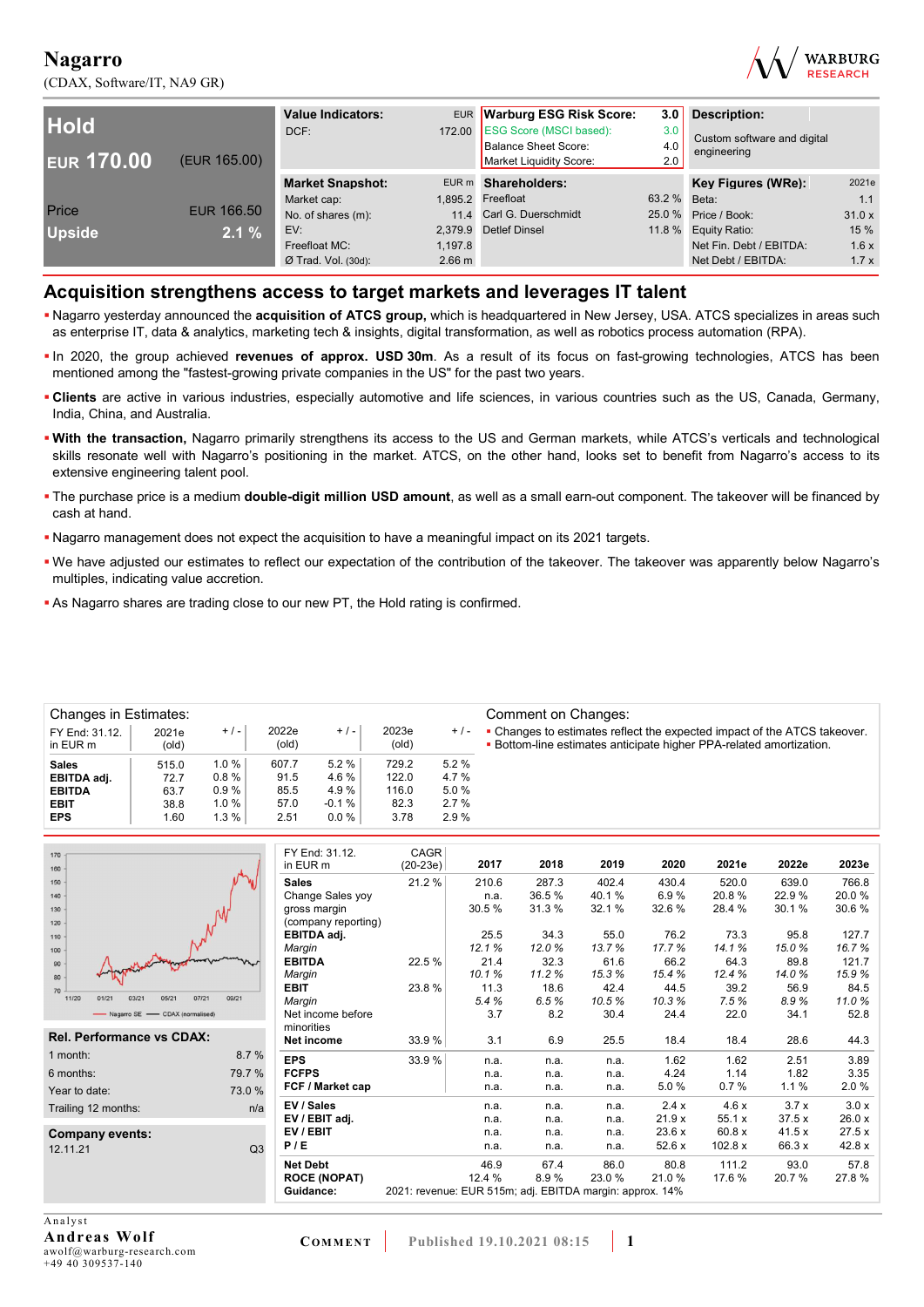





## **Company Background**

- Nagarro provides technology and custom software development services for digital transformation,...
- ...with a focus on disruptive technologies such as artificial intelligence, big data, and internet of things.
- Complementary business fields such as managed services, e-commerce solutions or ERP consulting complete the offering.
- While the majority of revenue is generated in higher price countries, Nagarro is able to serve this demand with access to experts in regions associated with lower costs.

## **Competitive Quality**

- Nagarro is a trusted and valued digitalisation partner developing tailor-made software to achieve competitive differentiation for its clients.
- Technological focus and expertise position the company as an IT engineering expert rather than a consulting or services company.
- Proprietary software Ginger supports collaboration, a decentralised organisational structure which provides access to IT talent and enables Nagarro to serve both, small and large companies around the globe.
- Organizational design and processes allow Nagarro to cross-fertilize knowledge across the global organisation and adapt quickly to new technologies and client needs with lean and agile teams and short time-to-market.
- Access to scarce IT specialists: Nagarro's approx. 8,000 IT experts e.g. in India, China or Romania have a strong footprint in futureoriented technologies such as cloud, AI, IoT, deep learning or big data.

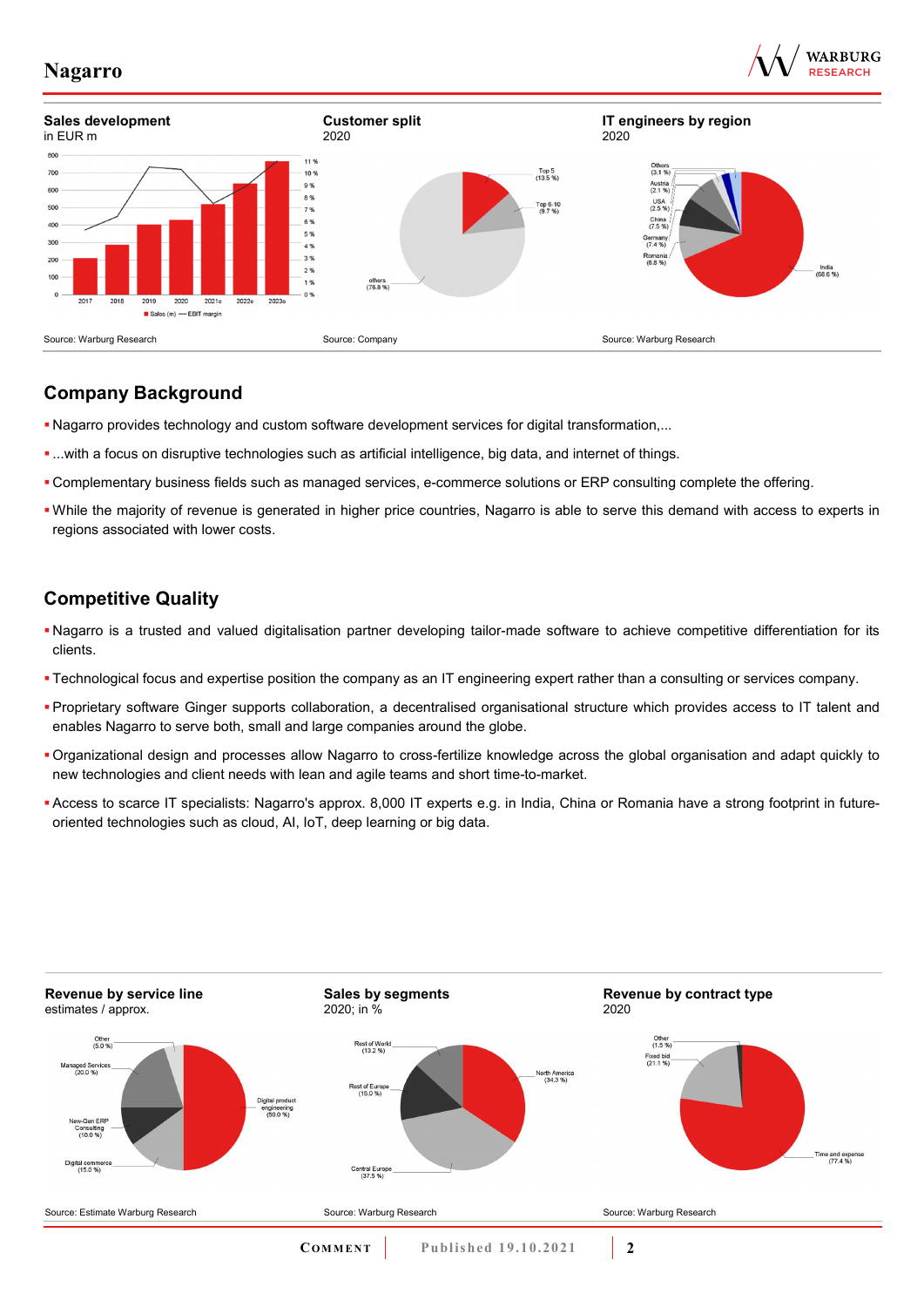

| DCF model                      |        |                          |                           |       |         |         |                     |                              |                            |         |             |                   |                       |             |
|--------------------------------|--------|--------------------------|---------------------------|-------|---------|---------|---------------------|------------------------------|----------------------------|---------|-------------|-------------------|-----------------------|-------------|
|                                |        | Detailed forecast period |                           |       |         |         |                     |                              | <b>Transitional period</b> |         |             |                   |                       | Term. Value |
| Figures in EUR m               | 2021e  | 2022e                    | 2023e                     | 2024e | 2025e   | 2026e   | 2027e               | 2028e                        | 2029e                      | 2030e   | 2031e       | 2032e             | 2033e                 |             |
| Sales                          | 520.0  | 639.0                    | 766.8                     | 908.7 | 1,066.7 | 1,241.0 | 1,431.7             | 1,638.5                      | 1,861.0                    | 2,098.5 | 2,350.3     | 2,615.3           | 2,667.6               |             |
| Sales change                   | 20.8%  | 22.9%                    | 20.0%                     | 18.5% | 17.4%   | 16.3%   | 15.4%               | 14.4%                        | 13.6%                      | 12.8%   | 12.0%       | 11.3%             | 2.0%                  | 2.0%        |
| <b>EBIT</b>                    | 39.2   | 56.9                     | 84.5                      | 100.9 | 118.4   | 137.8   | 158.9               | 181.9                        | 206.6                      | 232.9   | 260.9       | 290.3             | 296.1                 |             |
| EBIT-margin                    | 7.5%   | 8.9%                     | 11.0%                     | 11.1% | 11.1%   | 11.1%   | 11.1%               | 11.1%                        | 11.1%                      | 11.1%   | 11.1%       | 11.1%             | 11.1%                 |             |
| Tax rate (EBT)                 | 32.0%  | 32.0%                    | 32.0%                     | 32.0% | 32.0%   | 32.0%   | 32.0%               | 32.0%                        | 32.0%                      | 32.0%   | 32.0%       | 32.0%             | 32.0%                 |             |
| <b>NOPAT</b>                   | 26.6   | 38.7                     | 57.5                      | 68.6  | 80.5    | 93.7    | 108.1               | 123.7                        | 140.5                      | 158.4   | 177.4       | 197.4             | 201.4                 |             |
| Depreciation                   | 25.2   | 32.9                     | 37.2                      | 10.0  | 10.7    | 12.4    | 14.3                | 16.4                         | 18.6                       | 21.0    | 23.5        | 26.2              | 29.3                  |             |
| in % of Sales                  | 4.8%   | 5.1%                     | 4.9%                      | 1.1%  | 1.0%    | 1.0%    | 1.0%                | 1.0%                         | 1.0%                       | 1.0%    | 1.0%        | 1.0%              | 1.1%                  |             |
| Changes in provisions          | 0.5    | 0.5                      | 1.0                       | 1.5   | 1.6     | 1.8     | 2.0                 | 2.2                          | 2.3                        | 2.5     | 2.6         | 2.8               | 0.5                   |             |
| Change in Liquidity from       |        |                          |                           |       |         |         |                     |                              |                            |         |             |                   |                       |             |
| - Working Capital              | 10.3   | 13.8                     | 17.7                      | 15.8  | 17.4    | 19.2    | 21.0                | 22.7                         | 24.5                       | 26.1    | 27.7        | 29.2              | 5.8                   |             |
| - Capex                        | 4.1    | 5.8                      | 6.9                       | 10.0  | 11.7    | 13.7    | 15.7                | 18.0                         | 20.5                       | 23.1    | 25.9        | 28.8              | 29.3                  |             |
| Capex in % of Sales            | 0.8%   | 0.9%                     | 0.9%                      | 1.1%  | 1.1%    | 1.1%    | 1.1%                | 1.1%                         | 1.1%                       | 1.1%    | 1.1%        | 1.1%              | 1.1%                  |             |
| Other                          | 21.3   | 26.2                     | 31.4                      | 0.0   | 0.0     | 0.0     | 0.0                 | 0.0                          | 0.0                        | 0.0     | 0.0         | 0.0               | 0.0                   |             |
| Free Cash Flow (WACC<br>Model) | 16.5   | 26.3                     | 39.7                      | 54.2  | 63.7    | 75.1    | 87.6                | 101.4                        | 116.5                      | 132.6   | 150.0       | 168.4             | 196.1                 | 200         |
| PV of FCF                      | 16.5   | 24.5                     | 34.6                      | 44.2  | 48.5    | 53.3    | 58.1                | 62.8                         | 67.4                       | 71.6    | 75.6        | 79.3              | 86.3                  | 1,731       |
| share of PVs                   |        | 3.09 %                   |                           |       |         |         |                     | 26.38 %                      |                            |         |             |                   |                       | 70.54 %     |
| Model parameter                |        |                          |                           |       |         |         |                     | Valuation (m)                |                            |         |             |                   |                       |             |
| Derivation of WACC:            |        |                          | Derivation of Beta:       |       |         |         |                     | Present values 2033e         |                            |         | 723         |                   |                       |             |
|                                |        |                          |                           |       |         |         |                     | <b>Terminal Value</b>        |                            | 1,731   |             |                   |                       |             |
| Debt ratio                     | 9.00 % |                          | <b>Financial Strength</b> |       |         | 1.10    |                     | <b>Financial liabilities</b> |                            |         | 183         |                   |                       |             |
| Cost of debt (after tax)       | 2.4 %  |                          | Liquidity (share)         |       |         | 1.10    |                     | <b>Pension liabilities</b>   |                            |         | 6           |                   |                       |             |
| Market return                  | 7.00 % |                          | Cyclicality               |       |         | 1.10    | Hybrid capital      |                              |                            |         | $\mathbf 0$ |                   |                       |             |
| Risk free rate                 | 1.50 % |                          | Transparency              |       |         | 1.10    |                     | Minority interest            |                            |         | 373         |                   |                       |             |
|                                |        |                          | Others                    |       |         | 1.10    |                     | Market val. of investments   |                            |         | $\Omega$    |                   |                       |             |
|                                |        |                          |                           |       |         |         | Liquidity           |                              |                            |         | 68          | No. of shares (m) |                       | 11.4        |
| <b>WACC</b>                    | 7.08%  |                          | <b>Beta</b>               |       |         | 1.10    | <b>Equity Value</b> |                              |                            | 1,959   |             |                   | Value per share (EUR) | 172.11      |

## **Sensitivity Value per Share (EUR)**

|                    | <b>Terminal Growth</b> |        |        |        |                                      |        |        |                    |                  | Delta EBIT-margin |         |        |                                                   |        |        |        |
|--------------------|------------------------|--------|--------|--------|--------------------------------------|--------|--------|--------------------|------------------|-------------------|---------|--------|---------------------------------------------------|--------|--------|--------|
| <b>Beta</b> WACC   | 1.25%                  | 1.50 % |        |        | $1.75\%$ 2.00 % 2.25 % 2.50 % 2.75 % |        |        |                    | <b>Beta</b> WACC | $-1.5$ pp         | -1.0 pp |        | $-0.5$ pp $+0.0$ pp $+0.5$ pp $+1.0$ pp $+1.5$ pp |        |        |        |
| $1.30\quad 8.1\%$  | 117.07                 | 120.91 | 125.06 | 129.54 | 134.41                               | 139.72 | 145.52 | 1.30 $8.1\%$       |                  | 103 70            | 112.32  | 120.93 | 129.54                                            | 138.16 | 146.77 | 155.38 |
| 1.20 $7.6\%$       | 133.34                 | 138.08 | 143.23 | 148.84 | 154.97                               | 161.71 | 169.14 |                    | 1.20 $7.6\%$     | 120.28            | 129.80  | 139.32 | 148.84                                            | 158.36 | 167.88 | 177.40 |
| 1.15 $7.3\%$       | 142.54                 | 147.83 | 153.60 | 159.91 | 166.83                               | 174.48 | 182.96 | 1.15 $7.3\%$       |                  | 129 79            | 139.83  | 149.87 | 159.91                                            | 169.94 | 179.98 | 190.02 |
| 1.10 $7.1\%$       | 152.57                 | 158.50 | 164.98 | 172.11 | 179.97                               | 188.69 | 198.41 | 1.10 $7.1\%$       |                  | 140.28            | 150.89  | 161.50 | 172.11                                            | 182.72 | 193.33 | 203.94 |
| $1.05 \quad 6.8\%$ | 163 54                 | 170 21 | 177.54 | 185.62 | 194.59                               | 204.59 | 215.82 | 1.05 $6.8\%$       |                  | 151 90            | 163.14  | 174.38 | 185.62                                            | 196.87 | 208.11 | 219.35 |
| 1.00 $6.6\%$       | 175 59                 | 183 13 | 191.44 | 200.67 | 210.95                               | 222.50 | 235.55 | 1.00 $6.6\%$       |                  | 164 83            | 176.78  | 188.72 | 200.67                                            | 212.61 | 224.56 | 236.50 |
| $0.90 \quad 6.1\%$ | 203.60                 | 213.36 | 224.24 | 236.46 | 250.27                               | 266.00 | 284.10 | $0.90 \quad 6.1\%$ |                  | 195.61            | 209.23  | 222.84 | 236.46                                            | 250.08 | 263.69 | 277.31 |
|                    |                        |        |        |        |                                      |        |        |                    |                  |                   |         |        |                                                   |        |        |        |

**- Slight EBIT margin expansion anticipated** 

Other: IFRS 16 impact in the detailed forecast. Depreciation and capex at same levels thereafter.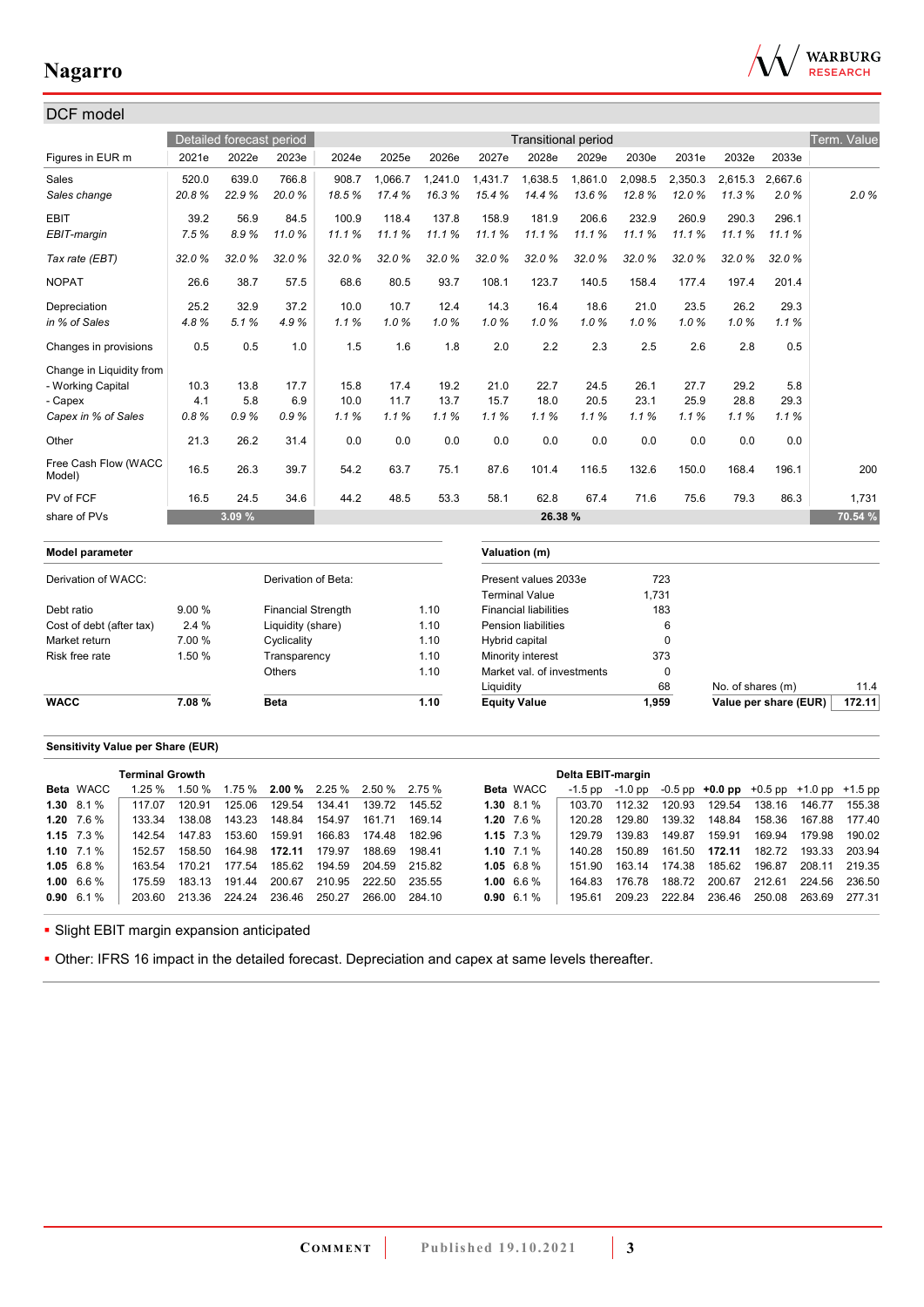

#### Valuation 2017 2018 2019 2020 2021e 2022e 2023e Price / Book n.a. n.a. n.a. 22.2 x 31.0 x 18.6 x 12.3 x Book value per share ex intangibles **n.a.** n.a. n.a. n.a. n.a. -5.54 -7.81 -4.25 0.27<br>EV / Sales 3.7 x 3.0 x n.a. n.a. n.a. n.a. 2.4 x 4.6 x 3.7 x 3.0 x EV / Sales n.a. n.a. n.a. 2.4 x 4.6 x 3.7 x 3.0 x EV / EBITDA n.a. n.a. n.a. 15.9 x 37.0 x 26.3 x 19.1 x EV / EBIT n.a. n.a. n.a. 23.6 x 60.8 x 41.5 x 27.5 x EV / EBIT adj.\* n.a. n.a. n.a. 21.9 x 55.1 x 37.5 x 26.0 x P / FCF n.a. n.a. n.a. 20.1 x 146.1 x 91.3 x 49.7 x P / E n.a. n.a. n.a. 52.6 x 102.8 x 66.3 x 42.8 x P / E adj.\* n.a. n.a. n.a. 52.6 x 102.8 x 66.3 x 42.8 x Dividend Yield n.a. n.a. n.a. n.a. n.a. n.a. n.a. FCF Potential Yield (on market EV) **n.a.** n.a. n.a. n.a. 3.0 % 1.2 % 1.8 % 2.5 % \*Adjustments made for: -

| <b>Company Specific Items</b>    |       |        |       |        |        |        |       |  |
|----------------------------------|-------|--------|-------|--------|--------|--------|-------|--|
|                                  | 2017  | 2018   | 2019  | 2020   | 2021e  | 2022e  | 2023e |  |
| gross profit (company reporting) | 64.2  | 89.9   | 129.1 | 140.2  | 147.6  | 192.2  | 235.0 |  |
| gross margin (company reporting) | 30.5% | 31.3 % | 32.1% | 32.6 % | 28.4 % | 30.1 % | 30.6% |  |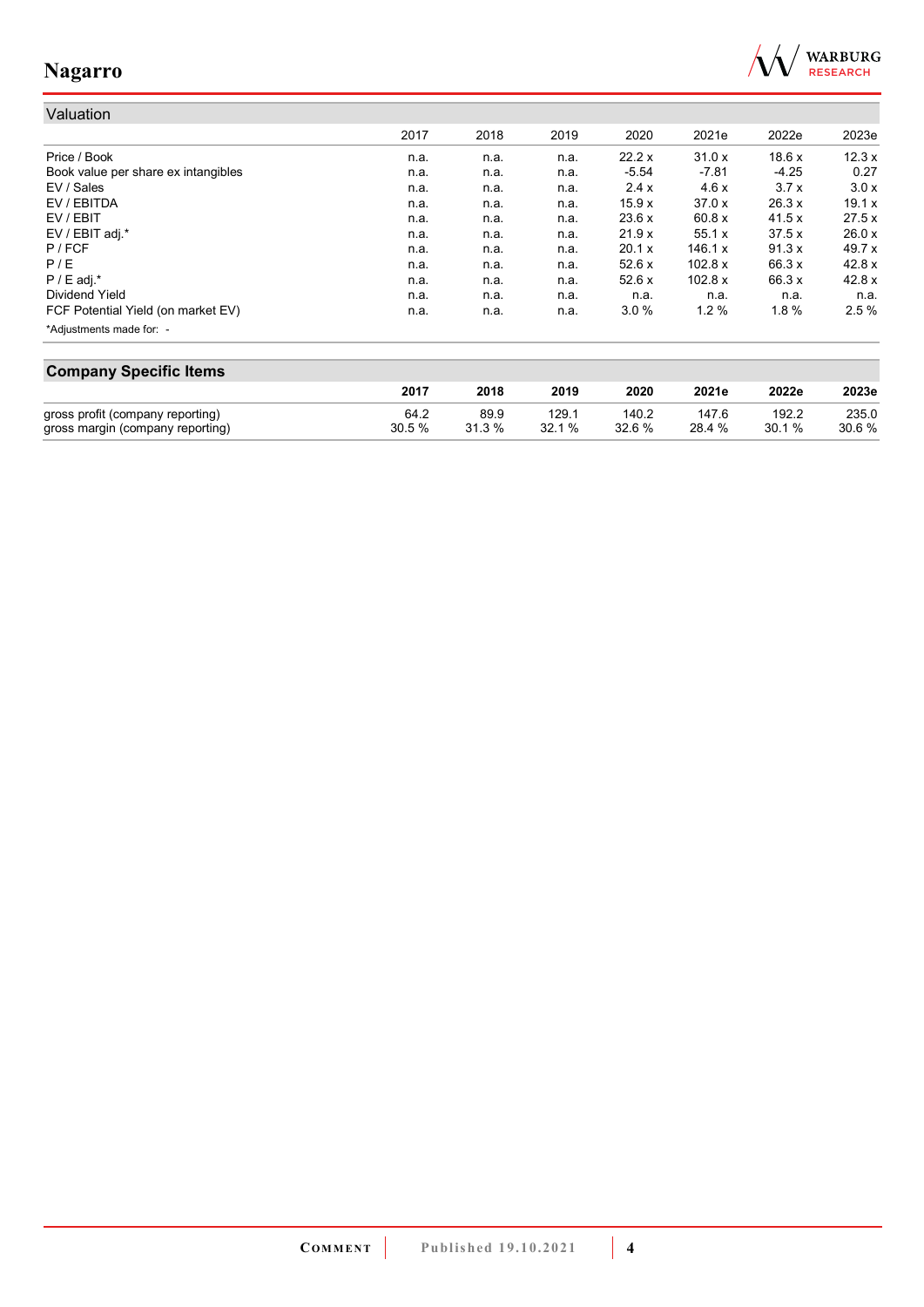

## **Consolidated profit & loss**

| In EUR m                                         | 2017   | 2018  | 2019  | 2020  | 2021e | 2022e | 2023e |
|--------------------------------------------------|--------|-------|-------|-------|-------|-------|-------|
| <b>Sales</b>                                     | 210.6  | 287.3 | 402.4 | 430.4 | 520.0 | 639.0 | 766.8 |
| Change Sales yoy                                 | n.a.   | 36.5% | 40.1% | 6.9%  | 20.8% | 22.9% | 20.0% |
| Increase / decrease in inventory                 | $-1.3$ | 0.0   | 0.0   | 0.0   | 0.0   | 0.0   | 0.0   |
| Own work capitalised                             | 0.0    | 0.5   | 0.9   | 0.3   | 1.0   | 1.5   | 1.9   |
| Material expenses                                | 31.6   | 39.9  | 49.1  | 49.2  | 59.8  | 70.3  | 86.6  |
| Personnel expenses                               | 128.0  | 179.8 | 254.7 | 271.7 | 343.2 | 415.4 | 483.1 |
| Other operating income                           | 6.3    | 2.4   | 12.7  | 11.6  | 6.0   | 7.0   | 8.0   |
| Other operating expenses                         | 34.6   | 37.4  | 49.8  | 53.3  | 56.7  | 67.1  | 79.7  |
| Unfrequent items                                 | 0.0    | 0.0   | 0.0   | 0.0   | 0.0   | 0.0   | 0.0   |
| <b>EBITDA</b>                                    | 21.4   | 32.3  | 61.6  | 66.2  | 64.3  | 89.8  | 121.7 |
| Margin                                           | 10.1%  | 11.2% | 15.3% | 15.4% | 12.4% | 14.0% | 15.9% |
| Depreciation of fixed assets                     | 7.3    | 10.4  | 15.7  | 16.9  | 21.5  | 26.4  | 31.6  |
| <b>EBITA</b>                                     | 14.1   | 21.9  | 45.9  | 49.3  | 42.9  | 63.4  | 90.1  |
| Amortisation of intangible assets                | 2.8    | 3.3   | 3.5   | 4.7   | 3.7   | 6.5   | 5.6   |
| Goodwill amortisation                            | 0.0    | 0.0   | 0.0   | 0.0   | 0.0   | 0.0   | 0.0   |
| <b>EBIT</b>                                      | 11.3   | 18.6  | 42.4  | 44.5  | 39.2  | 56.9  | 84.5  |
| Margin                                           | 5.4%   | 6.5%  | 10.5% | 10.3% | 7.5%  | 8.9%  | 11.0% |
| EBIT adj.                                        | 12.7   | 20.8  | 45.4  | 48.0  | 43.2  | 62.9  | 89.5  |
| Interest income                                  | 0.9    | 0.5   | 0.2   | 0.5   | 0.2   | 0.2   | 0.2   |
| Interest expenses                                | 3.9    | 4.6   | 5.5   | 7.3   | 7.0   | 7.0   | 7.0   |
| Other financial income (loss)                    | 0.0    | 0.0   | 0.0   | 0.0   | 0.0   | 0.0   | 0.0   |
| <b>EBT</b>                                       | 8.2    | 14.4  | 37.2  | 37.7  | 32.4  | 50.1  | 77.7  |
| Margin                                           | 3.9%   | 5.0%  | 9.2%  | 8.8%  | 6.2%  | 7.8%  | 10.1% |
| <b>Total taxes</b>                               | 4.6    | 6.2   | 6.8   | 13.4  | 10.4  | 16.0  | 24.9  |
| Net income from continuing operations            | 3.7    | 8.2   | 30.4  | 24.4  | 22.0  | 34.1  | 52.8  |
| Income from discontinued operations (net of tax) | 0.0    | 0.0   | 0.0   | 0.0   | 0.0   | 0.0   | 0.0   |
| Net income before minorities                     | 3.7    | 8.2   | 30.4  | 24.4  | 22.0  | 34.1  | 52.8  |
| Minority interest                                | 0.6    | 1.3   | 4.9   | 5.9   | 3.6   | 5.5   | 8.6   |
| <b>Net income</b>                                | 3.1    | 6.9   | 25.5  | 18.4  | 18.4  | 28.6  | 44.3  |
| Margin                                           | 1.5%   | 2.4%  | 6.3%  | 4.3%  | 3.5%  | 4.5%  | 5.8%  |
| Number of shares, average                        | n.a.   | n.a.  | n.a.  | 11.4  | 11.4  | 11.4  | 11.4  |
| <b>EPS</b>                                       | n.a.   | n.a.  | n.a.  | 1.62  | 1.62  | 2.51  | 3.89  |
| EPS adj.                                         | n.a.   | n.a.  | n.a.  | 1.62  | 1.62  | 2.51  | 3.89  |
| *Adjustments made for:                           |        |       |       |       |       |       |       |

**Guidance: 2021: revenue: EUR 515m; adj. EBITDA margin: approx. 14%**

## **Financial Ratios**

|                               | 2017   | 2018   | 2019   | 2020   | 2021e   | 2022e   | 2023e   |
|-------------------------------|--------|--------|--------|--------|---------|---------|---------|
| Total Operating Costs / Sales | 89.2 % | 88.9 % | 84.9%  | 84.7 % | 87.8 %  | 86.2 %  | 84.4 %  |
| Operating Leverage            | n.a.   | 1.8x   | 3.2x   | 0.7x   | $-0.6x$ | 2.0x    | 2.4x    |
| EBITDA / Interest expenses    | 5.4x   | 7.0x   | 11.2x  | 9.1x   | 9.2 x   | 12.8x   | 17.4 x  |
| Tax rate (EBT)                | 55.7 % | 43.3 % | 18.2 % | 35.5 % | 32.0 %  | 32.0 %  | 32.0 %  |
| Dividend Payout Ratio         | n.a.   | n.a.   | n.a.   | 0.0%   | 0.0%    | $0.0\%$ | $0.0\%$ |
| Sales per Employee            | n.a.   | n.a.   | n.a.   | n.a.   | n.a.    | n.a.    | n.a.    |

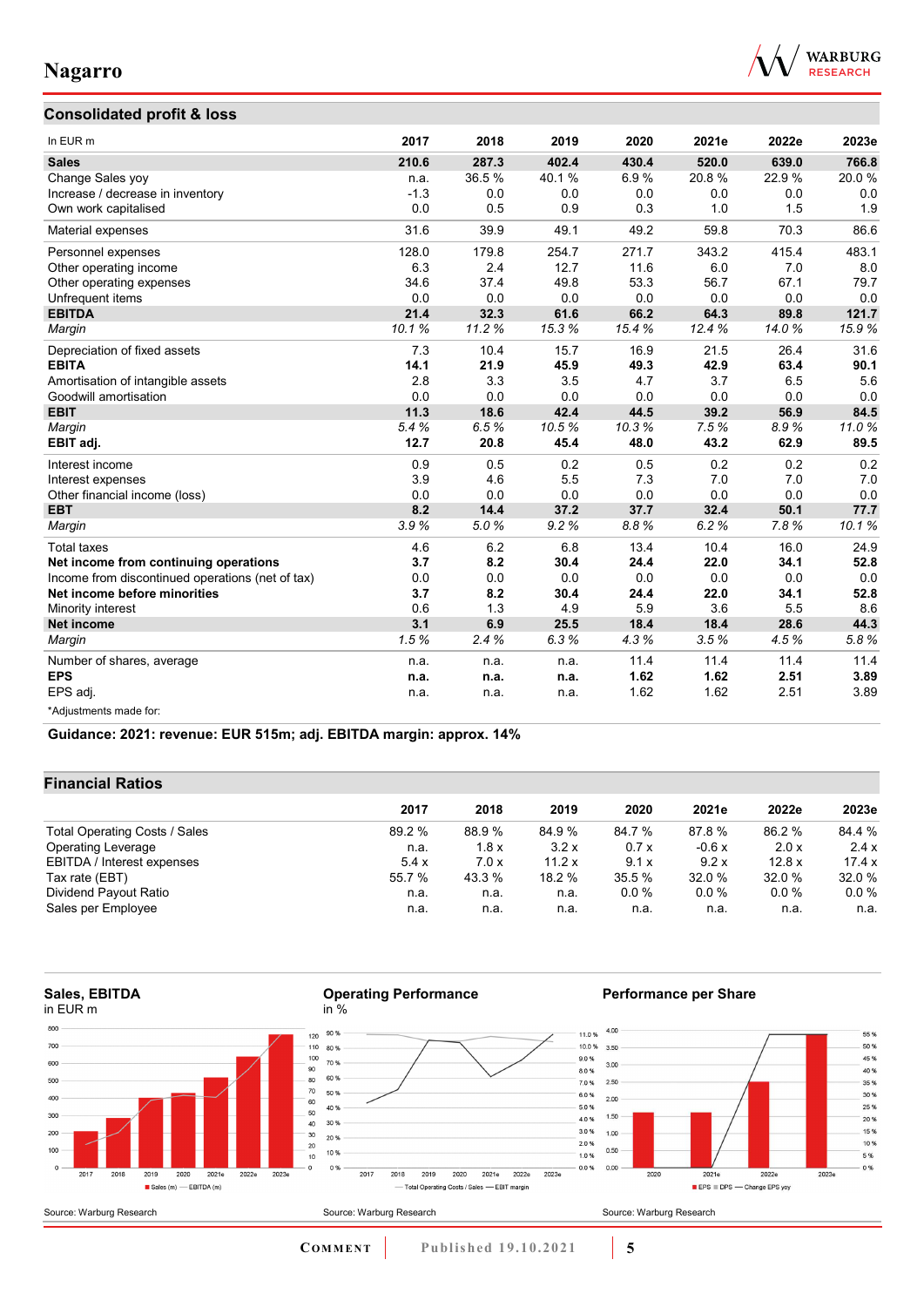# **Consolidated balance sheet**



| In EUR m                                                | 2017   | 2018   | 2019    | 2020    | 2021e   | 2022e  | 2023e |
|---------------------------------------------------------|--------|--------|---------|---------|---------|--------|-------|
| <b>Assets</b>                                           |        |        |         |         |         |        |       |
| Goodwill and other intangible assets                    | 45.5   | 107.7  | 111.4   | 106.9   | 149.9   | 150.4  | 151.1 |
| thereof other intangible assets                         | 5.8    | 10.2   | 9.0     | 11.0    | 32.6    | 33.1   | 33.8  |
| thereof Goodwill                                        | 39.0   | 97.5   | 102.4   | 95.9    | 117.3   | 117.3  | 117.3 |
| Property, plant and equipment                           | 4.2    | 6.7    | 7.2     | 6.4     | 9.4     | 13.7   | 18.8  |
| Financial assets                                        | 3.6    | 3.4    | 2.7     | 3.0     | 3.0     | 3.0    | 3.0   |
| Other long-term assets                                  | 28.0   | 47.3   | 54.9    | 51.7    | 57.0    | 77.9   | 94.3  |
| <b>Fixed assets</b>                                     | 81.3   | 165.0  | 176.2   | 168.0   | 219.3   | 245.0  | 267.2 |
| Inventories                                             | 0.3    | 0.1    | $0.0\,$ | 0.1     | 0.1     | 0.2    | 0.3   |
| Accounts receivable                                     | 50.3   | 75.0   | 80.3    | 73.9    | 92.6    | 115.5  | 142.9 |
| Liquid assets                                           | 16.6   | 27.9   | 43.8    | 107.7   | 63.4    | 82.2   | 118.3 |
| Other short-term assets                                 | 17.7   | 29.1   | 41.7    | 37.1    | 41.0    | 47.5   | 52.0  |
| <b>Current assets</b>                                   | 84.8   | 132.1  | 165.8   | 218.8   | 197.1   | 245.4  | 313.5 |
| <b>Total Assets</b>                                     | 166.1  | 297.1  | 342.0   | 386.8   | 416.4   | 490.3  | 580.7 |
| Liabilities and shareholders' equity                    |        |        |         |         |         |        |       |
| Shareholders' equity                                    | 28.0   | 74.5   | 50.2    | 43.8    | 61.0    | 102.0  | 154.2 |
| Minority interest                                       | 5.4    | 14.4   | 9.7     | 2.7     | 3.0     | 3.0    | 4.0   |
| <b>Total equity</b>                                     | 33.5   | 88.9   | 59.9    | 46.5    | 64.0    | 105.0  | 158.2 |
| Provisions                                              | 12.6   | 20.9   | 25.5    | 33.2    | 34.5    | 37.0   | 40.0  |
| thereof provisions for pensions and similar obligations | 2.5    | 3.2    | 4.4     | 6.0     | 6.5     | 7.0    | 8.0   |
| Financial liabilities (total)                           | 60.9   | 92.1   | 125.3   | 182.6   | 168.2   | 168.2  | 168.2 |
| Short-term financial liabilities                        | 3.5    | 5.7    | 5.3     | 14.4    | 0.0     | 0.0    | 0.0   |
| Accounts payable                                        | 14.3   | 17.4   | 16.1    | 22.2    | 27.1    | 33.3   | 39.9  |
| Other liabilities                                       | 45.0   | 77.8   | 115.1   | 102.4   | 122.6   | 146.9  | 174.4 |
| <b>Liabilities</b>                                      | 132.7  | 208.2  | 282.0   | 340.3   | 352.4   | 385.3  | 422.5 |
| Total liabilities and shareholders' equity              | 166.1  | 297.1  | 342.0   | 386.8   | 416.4   | 490.3  | 580.7 |
| <b>Financial Ratios</b>                                 |        |        |         |         |         |        |       |
|                                                         | 2017   | 2018   | 2019    | 2020    | 2021e   | 2022e  | 2023e |
|                                                         |        |        |         |         |         |        |       |
| <b>Efficiency of Capital Employment</b>                 |        |        |         |         |         |        |       |
| <b>Operating Assets Turnover</b>                        | 5.2x   | 4.8x   | 6.3x    | 8.8x    | 8.4x    | 8.0 x  | 7.4x  |
| Capital Employed Turnover                               | 2.6x   | 1.8x   | 2.8x    | 3.4x    | 3.0 x   | 3.2x   | 3.6x  |
| <b>ROA</b>                                              | 3.8%   | 4.2%   | 14.5 %  | 11.0%   | 8.4 %   | 11.7 % | 16.6% |
| <b>Return on Capital</b>                                |        |        |         |         |         |        |       |
| ROCE (NOPAT)                                            | 12.4 % | 8.9%   | 23.0%   | 21.0%   | 17.6%   | 20.7%  | 27.8% |
| <b>ROE</b>                                              | 21.8%  | 13.4 % | 40.8%   | 39.2 %  | 35.2 %  | 35.0%  | 34.6% |
| Adj. ROE                                                | 21.8%  | 13.4 % | 40.8%   | 39.2 %  | 35.2 %  | 35.0%  | 34.6% |
| <b>Balance sheet quality</b>                            |        |        |         |         |         |        |       |
| Net Debt                                                | 46.9   | 67.4   | 86.0    | 80.8    | 111.2   | 93.0   | 57.8  |
| Net Financial Debt                                      | 44.3   | 64.2   | 81.6    | 74.8    | 104.7   | 86.0   | 49.8  |
| Net Gearing                                             | 140.1% | 75.8%  | 143.4 % | 173.7 % | 173.7 % | 88.6%  | 36.6% |
| Net Fin. Debt / EBITDA                                  | 207.6% | 198.8% | 132.4 % | 113.1 % | 162.8%  | 95.8%  | 40.9% |
| Book Value / Share                                      | n.a.   | n.a.   | n.a.    | 3.8     | 5.4     | 9.0    | 13.5  |
| Book value per share ex intangibles                     | n.a.   | n.a.   | n.a.    | $-5.5$  | $-7.8$  | $-4.3$ | 0.3   |



**COMMENT** Published 19.10.2021 **6**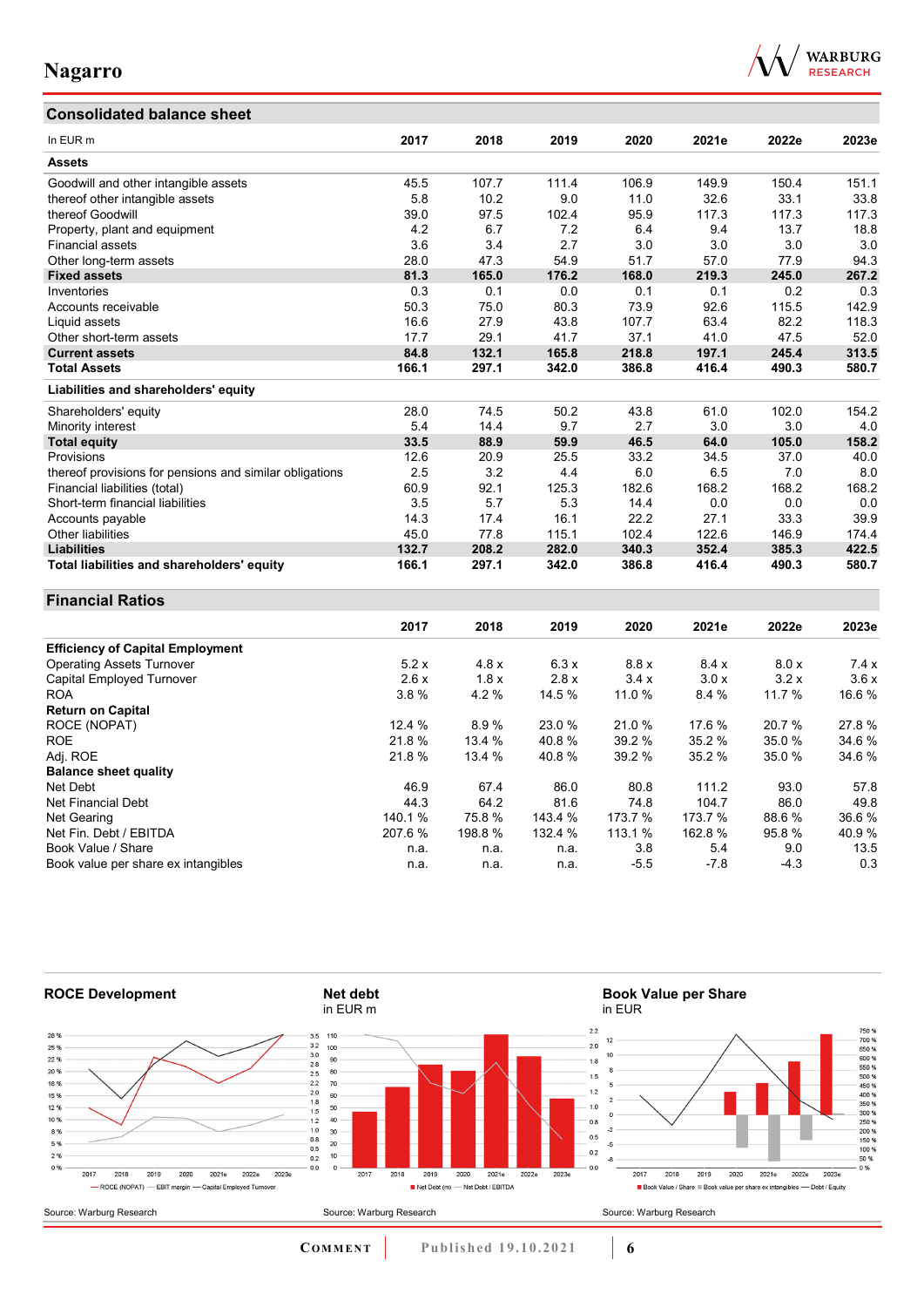# **Consolidated cash flow statement**



| In EUR m                                               | 2017    | 2018    | 2019    | 2020    | 2021e   | 2022e   | 2023e   |
|--------------------------------------------------------|---------|---------|---------|---------|---------|---------|---------|
| Net income                                             | 3.7     | 8.2     | 30.4    | 24.4    | 22.0    | 34.1    | 52.8    |
| Depreciation of fixed assets                           | 7.3     | 10.4    | 15.7    | 16.9    | 21.5    | 26.4    | 31.6    |
| Amortisation of goodwill                               | 0.0     | 0.0     | 0.0     | 0.0     | 0.0     | 0.0     | 0.0     |
| Amortisation of intangible assets                      | 2.8     | 3.3     | 3.5     | 4.7     | 3.7     | 6.5     | 5.6     |
| Increase/decrease in long-term provisions              | 0.3     | 0.6     | 0.4     | 1.2     | 0.5     | 0.5     | 1.0     |
| Other non-cash income and expenses                     | 2.3     | 3.1     | $-2.9$  | 6.6     | 0.0     | 0.0     | 0.0     |
| Cash Flow before NWC change                            | 16.4    | 25.6    | 47.1    | 53.8    | 47.7    | 67.4    | 91.1    |
| Increase / decrease in inventory                       | 0.0     | 0.0     | 0.0     | 0.0     | 0.0     | 0.0     | 0.0     |
| Increase / decrease in accounts receivable             | 0.0     | 0.0     | 0.0     | 0.0     | 0.0     | 0.0     | 0.0     |
| Increase / decrease in accounts payable                | 0.0     | 0.0     | 0.0     | 0.0     | 0.0     | 0.0     | 0.0     |
| Increase / decrease in other working capital positions | $-10.8$ | $-17.0$ | $-6.3$  | 15.6    | $-9.3$  | $-14.7$ | $-14.6$ |
| Increase / decrease in working capital (total)         | $-10.8$ | $-17.0$ | $-6.3$  | 15.6    | $-9.3$  | $-14.7$ | $-14.6$ |
| Net cash provided by operating activities [1]          | 5.5     | 8.6     | 40.9    | 69.4    | 38.4    | 52.7    | 76.5    |
| Investments in intangible assets                       | 0.0     | 0.0     | $-1.3$  | $-1.0$  | $-1.0$  | $-1.3$  | $-1.5$  |
| Investments in property, plant and equipment           | $-2.3$  | $-2.7$  | $-1.8$  | $-2.6$  | $-3.1$  | $-4.5$  | $-5.4$  |
| Payments for acquisitions                              | $-4.1$  | 5.0     | $-2.9$  | $-7.8$  | $-42.9$ | $-2.0$  | $-2.0$  |
| <b>Financial investments</b>                           | $-0.3$  | 0.4     | $-2.5$  | 1.2     | 0.0     | 0.0     | 0.0     |
| Income from asset disposals                            | 0.0     | 0.0     | 0.4     | 0.1     | 0.0     | 0.0     | 0.0     |
| Net cash provided by investing activities [2]          | $-6.7$  | 2.7     | $-8.0$  | $-10.1$ | $-47.0$ | $-7.8$  | $-8.9$  |
| Change in financial liabilities                        | 9.0     | 4.3     | $-3.3$  | 23.9    | $-14.4$ | 0.0     | 0.0     |
| Dividends paid                                         | 0.0     | 0.0     | 0.0     | 0.0     | 0.0     | 0.0     | 0.0     |
| Purchase of own shares                                 | 0.0     | 0.0     | 0.0     | 0.0     | 0.0     | 0.0     | 0.0     |
| Capital measures                                       | 0.0     | 0.0     | 0.0     | 0.1     | 0.0     | 0.0     | 0.0     |
| Other                                                  | $-6.5$  | $-8.1$  | $-13.8$ | $-17.5$ | $-21.3$ | $-26.2$ | $-31.4$ |
| Net cash provided by financing activities [3]          | 2.5     | $-3.9$  | $-17.1$ | 6.5     | $-35.7$ | $-26.2$ | $-31.4$ |
| Change in liquid funds [1]+[2]+[3]                     | 1.3     | 7.5     | 15.7    | 65.8    | $-44.3$ | 18.7    | 36.2    |
| Effects of exchange-rate changes on cash               | $-0.7$  | 0.4     | 0.4     | $-1.4$  | 0.0     | 0.0     | 0.0     |
| Cash and cash equivalent at end of period              | 0.7     | 24.4    | 44.0    | 108.1   | 63.4    | 82.2    | 118.3   |

## **Financial Ratios**

|                                      | 2017      | 2018     | 2019     | 2020    | 2021e   | 2022e  | 2023e   |
|--------------------------------------|-----------|----------|----------|---------|---------|--------|---------|
| <b>Cash Flow</b>                     |           |          |          |         |         |        |         |
| <b>FCF</b>                           | $-3.8$    | $-3.9$   | 22.8     | 48.2    | 13.0    | 20.7   | 38.2    |
| Free Cash Flow / Sales               | $-1.8%$   | $-1.3%$  | 5.7%     | 11.2%   | 2.5%    | 3.2%   | 5.0%    |
| Free Cash Flow Potential             | 14.5      | 13.6     | 36.8     | 31.6    | 28.5    | 41.8   | 58.6    |
| Free Cash Flow / Net Profit          | $-124.2%$ | $-56.5%$ | 89.4 %   | 261.5 % | 70.3 %  | 72.7 % | 86.2%   |
| Interest Received / Avg. Cash        | 10.8 %    | 2.1%     | 0.6%     | 0.7%    | 0.2%    | 0.3%   | 0.2%    |
| Interest Paid / Avg. Debt            | 12.9 %    | 6.0%     | 5.0%     | 4.7%    | 4.0 %   | 4.2%   | 4.2%    |
| <b>Management of Funds</b>           |           |          |          |         |         |        |         |
| Investment ratio                     | 1.1%      | 0.9%     | 0.8%     | 0.8%    | 0.8%    | 0.9%   | 0.9%    |
| Maint. Capex / Sales                 | 1.1%      | 0.9%     | $0.8 \%$ | 0.8%    | 0.8%    | 0.9%   | 0.9%    |
| Capex / Dep                          | 22.7 %    | 19.4 %   | 16.1 %   | 16.5 %  | 16.4 %  | 17.6 % | 18.4 %  |
| Avg. Working Capital / Sales         | 8.6%      | 15.5 %   | 13.6 %   | 11.5 %  | 9.1%    | 9.3%   | 9.8%    |
| Trade Debtors / Trade Creditors      | 352.3 %   | 431.9 %  | 500.3 %  | 332.8 % | 341.7 % | 346.8% | 358.1 % |
| <b>Inventory Turnover</b>            | 119.2 x   | 398.7 x  | 5452.4 x | 387.1 x | 598.0 x | 351.5x | 288.8 x |
| Receivables collection period (days) | 87        | 95       | 73       | 63      | 65      | 66     | 68      |
| Payables payment period (days)       | 165       | 159      | 119      | 165     | 165     | 173    | 168     |
| Cash conversion cycle (Days)         | -75       | -106     | $-103$   | -172    | -179    | $-189$ | $-180$  |

#### **CAPEX and Cash Flow** in EUR m



**Free Cash Flow Generation**

**COMMENT Published 19.10.2021 7** 

**Working Capital**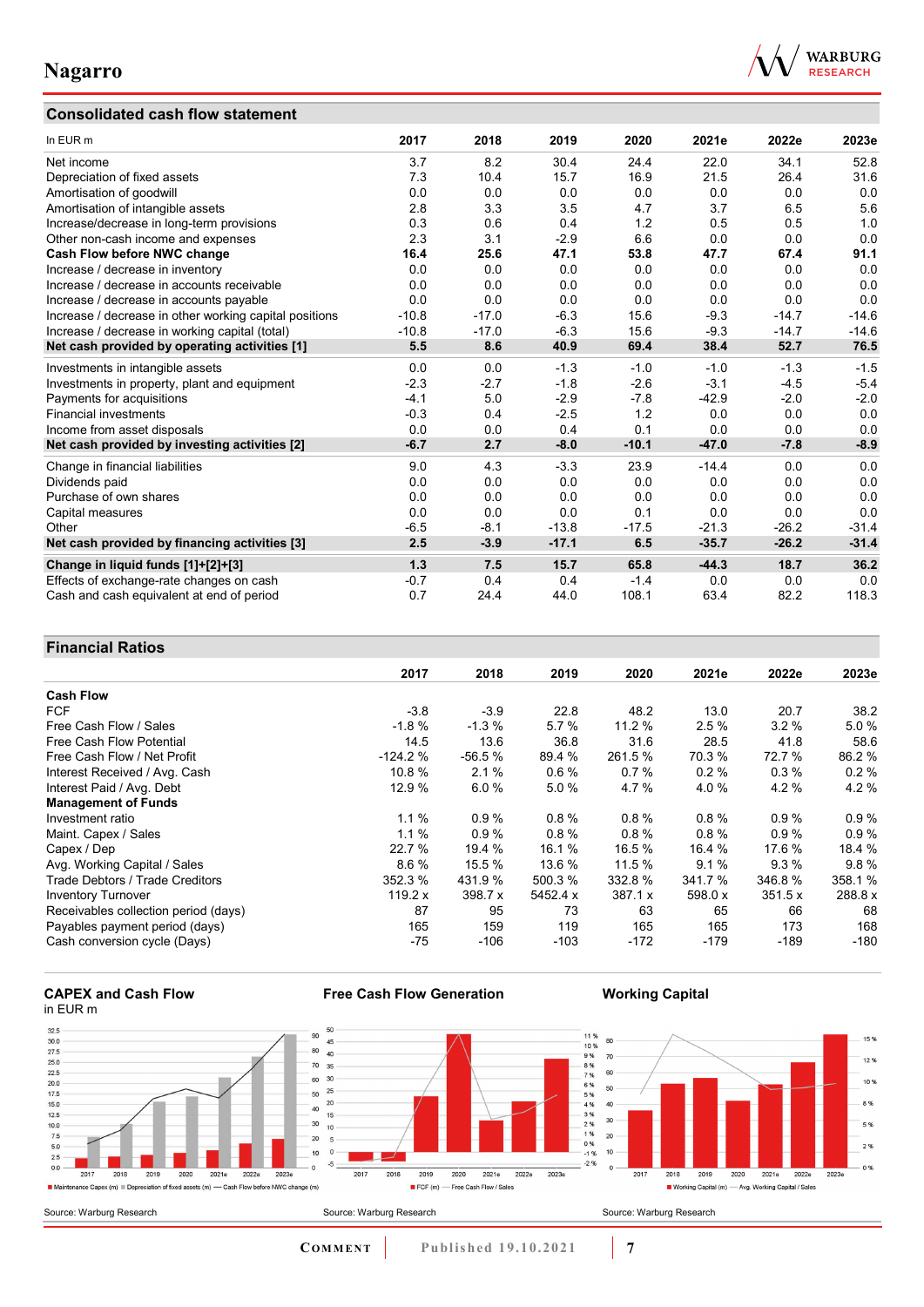

## **LEGAL DISCLAIMER**

This research report ("investment recommendation") was prepared by the Warburg Research GmbH, a fully owned subsidiary of the M.M.Warburg & CO (AG & Co.) KGaA and is passed on by the M.M.Warburg & CO (AG & Co.) KGaA. It is intended solely for the recipient and may not be passed on to another company without their prior consent, regardless of whether the company is part of the same corporation or not. It contains selected information and does not purport to be complete. The investment recommendation is based on publicly available information and data ("information") believed to be accurate and complete. Warburg Research GmbH neither examines the information for accuracy and completeness, nor guarantees its accuracy and completeness. Possible errors or incompleteness of the information do not constitute grounds for liability of M.M.Warburg & CO (AG & Co.) KGaA or Warburg Research GmbH for damages of any kind whatsoever, and M.M.Warburg & CO (AG & Co.) KGaA and Warburg Research GmbH are not liable for indirect and/or direct and/or consequential damages. In particular, neither M.M.Warburg & CO (AG & Co.) KGaA nor Warburg Research GmbH are liable for the statements, plans or other details contained in these investment recommendations concerning the examined companies, their affiliated companies, strategies, economic situations, market and competitive situations, regulatory environment, etc. Although due care has been taken in compiling this investment recommendation, it cannot be excluded that it is incomplete or contains errors. M.M.Warburg & CO (AG & Co.) KGaA and Warburg Research GmbH, their shareholders and employees are not liable for the accuracy and completeness of the statements, estimations and the conclusions derived from the information contained in this investment recommendation. Provided a investment recommendation is being transmitted in connection with an existing contractual relationship, i.e. financial advisory or similar services, the liability of M.M.Warburg & CO (AG & Co.) KGaA and Warburg Research GmbH shall be restricted to gross negligence and wilful misconduct. In case of failure in essential tasks, M.M.Warburg & CO (AG & Co.) KGaA and Warburg Research GmbH are liable for normal negligence. In any case, the liability of M.M.Warburg & CO (AG & Co.) KGaA and Warburg Research GmbH is limited to typical, expectable damages. This investment recommendation does not constitute an offer or a solicitation of an offer for the purchase or sale of any security. Partners, directors or employees of M.M.Warburg & CO (AG & Co.) KGaA, Warburg Research GmbH or affiliated companies may serve in a position of responsibility, i.e. on the board of directors of companies mentioned in the report. Opinions expressed in this investment recommendation are subject to change without notice. All rights reserved.

### **COPYRIGHT NOTICE**

This work including all its parts is protected by copyright. Any use beyond the limits provided by copyright law without permission is prohibited and punishable. This applies, in particular, to reproductions, translations, microfilming, and storage and processing on electronic media of the entire content or parts thereof.

#### **DISCLOSURE ACCORDING TO §85 OF THE GERMAN SECURITIES TRADING ACT (WPHG), MAR AND MIFID II INCL. COMMISSION DELEGATED REGULATION (EU) 2016/958 AND (EU) 2017/565**

The valuation underlying the investment recommendation for the company analysed here is based on generally accepted and widely used methods of fundamental analysis, such as e.g. DCF Model, Free Cash Flow Value Potential, NAV, Peer Group Comparison or Sum of the Parts Model (see also [http://www.mmwarburg.de/disclaimer/disclaimer.htm#Valuation\)](http://www.mmwarburg.de/disclaimer/disclaimer.htm#Valuation). The result of this fundamental valuation is modified to take into consideration the analyst's assessment as regards the expected development of investor sentiment and its impact on the share price.

Independent of the applied valuation methods, there is the risk that the price target will not be met, for instance because of unforeseen changes in demand for the company's products, changes in management, technology, economic development, interest rate development, operating and/or material costs, competitive pressure, supervisory law, exchange rate, tax rate etc. For investments in foreign markets and instruments there are further risks, generally based on exchange rate changes or changes in political and social conditions.

This commentary reflects the opinion of the relevant author at the point in time of its compilation. A change in the fundamental factors underlying the valuation can mean that the valuation is subsequently no longer accurate. Whether, or in what time frame, an update of this commentary follows is not determined in advance.

Additional internal and organisational arrangements to prevent or to deal with conflicts of interest have been implemented. Among these are the spatial separation of Warburg Research GmbH from M.M.Warburg & CO (AG & Co.) KGaA and the creation of areas of confidentiality. This prevents the exchange of information, which could form the basis of conflicts of interest for Warburg Research GmbH in terms of the analysed issuers or their financial instruments.

The analysts of Warburg Research GmbH do not receive a gratuity – directly or indirectly – from the investment banking activities of M.M.Warburg & CO (AG & Co.) KGaA or of any company within the Warburg-Group.

All prices of financial instruments given in this investment recommendation are the closing prices on the last stock-market trading day before the publication date stated, unless another point in time is explicitly stated.

M.M.Warburg & CO (AG & Co.) KGaA and Warburg Research GmbH are subject to the supervision of the Federal Financial Supervisory Authority, BaFin. M.M.Warburg & CO (AG & Co.) KGaA is additionally subject to the supervision of the European Central Bank (ECB).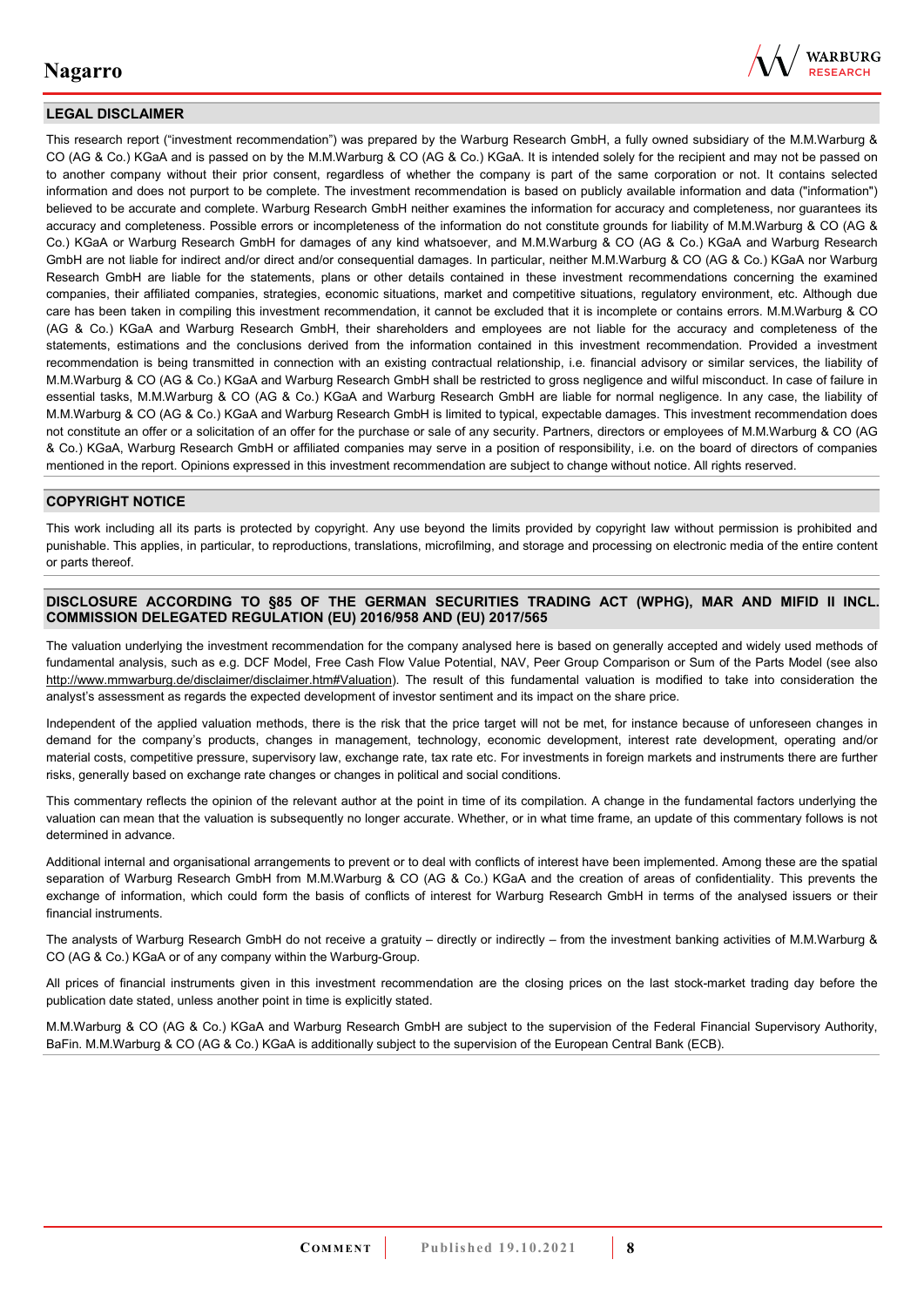

### **SOURCES**

All **data and consensus estimates** have been obtained from FactSet except where stated otherwise.

The **Warburg ESG Risk Score** is based on information © 2020 MSCI ESG Research LLC. Reproduced by permission. Although Warburg Research's information providers, including without limitation, MSCI ESG Research LLC and its affiliates (the "ESG Parties"), obtain information (the "Information") from sources they consider reliable, none of the ESG Parties warrants or guarantees the originality, accuracy and/or completeness, of any data herein and expressly disclaim all express or implied warranties, including those of merchantability and fitness for a particular purpose. The Information may only be used for your internal use, may not be reproduced or redisseminated in any form and may not be used as a basis for, or a component, of any financial instruments or products indices. Further, none of the Information can in and of itself be used to determine which securities to buy or sell or when to buy or sell them. None of the ESG Parties shall have any liability for any errors or omissions in connection with any data herein, or any liability for any direct, indirect, special, punitive, consequential or any other damage (including lost profits) even if notified of the possibility.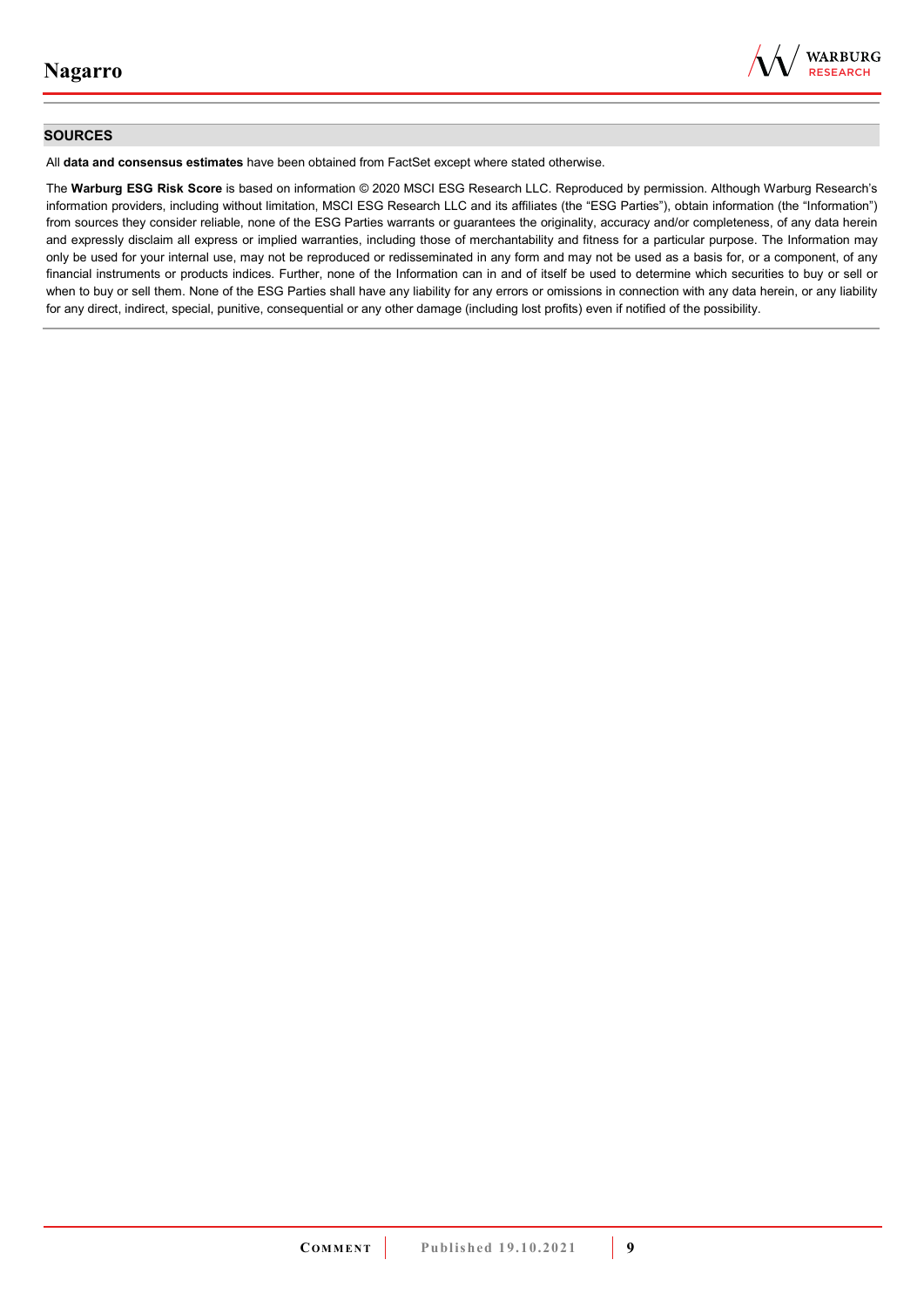

#### **Additional information for clients in the United States**

1. This research report (the "Report") is a product of Warburg Research GmbH, Germany, a fully owned subsidiary of M.M.Warburg & CO (AG & Co.)

KGaA, Germany (in the following collectively "Warburg"). Warburg is the employer of the research analyst(s), who have prepared the Report. The research analyst(s) reside outside the United States and are not associated persons of any U.S. regulated broker-dealer and therefore are not subject to the supervision of any U.S. regulated broker-dealer.

2. The Report is provided in the United States for distribution solely to "major U.S. institutional investors" under Rule 15a-6 of the U.S. Securities Exchange Act of 1934 by CIC.

3. CIC (Crédit Industriel et Commercial) and M.M. Warburg & CO have concluded a Research Distribution Agreement that gives CIC Market Solutions exclusive distribution in France, the US and Canada of the Warburg Research GmbH research product.

4. The research reports are distributed in the United States of America by CIC ("CIC") pursuant to a SEC Rule 15a-6 agreement with CIC Market Solutions Inc ("CICI"), a U.S. registered broker-dealer and a related company of CIC, and are distributed solely to persons who qualify as "Major U.S. Institutional Investors" as defined in SEC Rule 15a-6 under the Securities Exchange Act of 1934.

5. Any person who is not a Major U.S. Institutional Investor must not rely on this communication. The delivery of this research report to any person in the United States of America is not a recommendation to effect any transactions in the securities discussed herein, or an endorsement of any opinion expressed herein.

#### **Reference in accordance with section 85 of the German Securities Trading Act (WpHG) and Art. 20 MAR regarding possible conflicts of interest with companies analysed:**

- **-1-** Warburg Research, or an affiliated company, or an employee of one of these companies responsible for the compilation of the research, hold a **share of more than 5%** of the equity capital of the analysed company.
- **-2-**  Warburg Research, or an affiliated company, within the last twelve months participated in the **management of a consortium** for an issue in the course of a public offering of such financial instruments, which are, or the issuer of which is, the subject of the investment recommendation.
- **-3-** Companies affiliated with Warburg Research **manage financial instruments**, which are, or the issuers of which are, subject of the investment recommendation, in a market based on the provision of buy or sell contracts.

MMWB, Warburg Research, or an affiliated company, reached an agreement with the issuer to provide **investment banking and/or investment services** and the relevant agreement was in force in the last 12 months or there arose for this period, based on the relevant

- **-4**  agreement, the obligation to provide or to receive a service or compensation - provided that this disclosure does not result in the disclosure of confidential business information.
- **-5-** The company compiling the analysis or an affiliated company had reached an **agreement on the compilation of the investment recommendation** with the analysed company.
- **-6a-** Warburg Research, or an affiliated company, holds a **net long position of more than 0.5%** of the total issued share capital of the analysed company.
- **-6b-** Warburg Research, or an affiliated company, holds a **net short position of more than 0.5%** of the total issued share capital of the analysed company.
- **-6c-** The issuer holds shares of more than 5% of the total issued capital of Warburg Research or an affiliated company.
- **-7-** The company preparing the analysis as well as its affiliated companies and employees have **other important interests** in relation to the analysed company, such as, for example, the exercising of mandates at analysed companies.

| Company | <b>Disclosure</b> | Link to the historical price targets and rating changes (last 12 months) |
|---------|-------------------|--------------------------------------------------------------------------|
| Nagarro | 4.5               | http://www.mmwarburg.com/disclaimer/disclaimer_en/DE000A3H2200.htm       |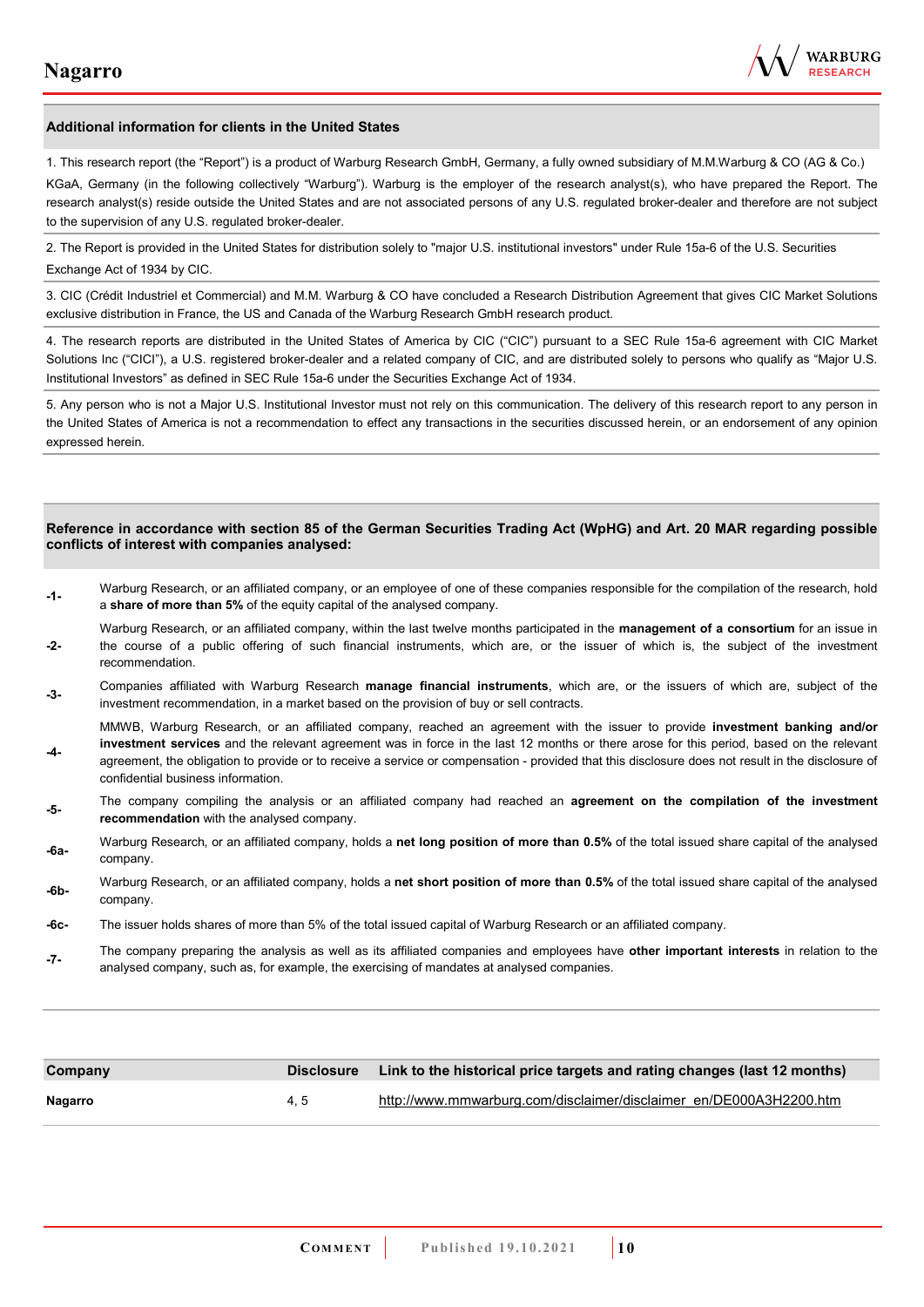

### **INVESTMENT RECOMMENDATION**

Investment recommendation: expected direction of the share price development of the financial instrument up to the given price target in the opinion of the analyst who covers this financial instrument.

| -B-             | Buy:                     | The price of the analysed financial instrument is expected to rise over the next 12 months.                  |  |
|-----------------|--------------------------|--------------------------------------------------------------------------------------------------------------|--|
| -H-             | Hold:                    | The price of the analysed financial instrument is expected to remain mostly flat over the next 12<br>months. |  |
| -S-             | Sell:                    | The price of the analysed financial instrument is expected to fall over the next 12 months.                  |  |
| $\frac{16}{16}$ | <b>Rating suspended:</b> | The available information currently does not permit an evaluation of the company.                            |  |

#### **WARBURG RESEARCH GMBH – ANALYSED RESEARCH UNIVERSE BY RATING**

| Rating           | <b>Number of stocks</b> | % of Universe |
|------------------|-------------------------|---------------|
| Buy              | 144                     | 67            |
| Hold             | 60                      | 28            |
| Sell             | $\overline{7}$          | 3             |
| Rating suspended | 3                       | 1             |
| <b>Total</b>     | 214                     | 100           |

## **WARBURG RESEARCH GMBH – ANALYSED RESEARCH UNIVERSE BY RATING …**

**… taking into account only those companies which were provided with major investment services in the last twelve months.** 

| Rating           | <b>Number of stocks</b> | % of Universe |
|------------------|-------------------------|---------------|
| Buy              | 46                      | 78            |
| Hold             | 11                      | 19            |
| Sell             | 0                       | $\mathbf 0$   |
| Rating suspended | 2                       | 3             |
| <b>Total</b>     | 59                      | 100           |

## **PRICE AND RATING HISTORY NAGARRO AS OF 19.10.2021**



Markings in the chart show rating changes by Warburg Research GmbH in the last 12 months. Every marking details the date and closing price on the day of the rating change.